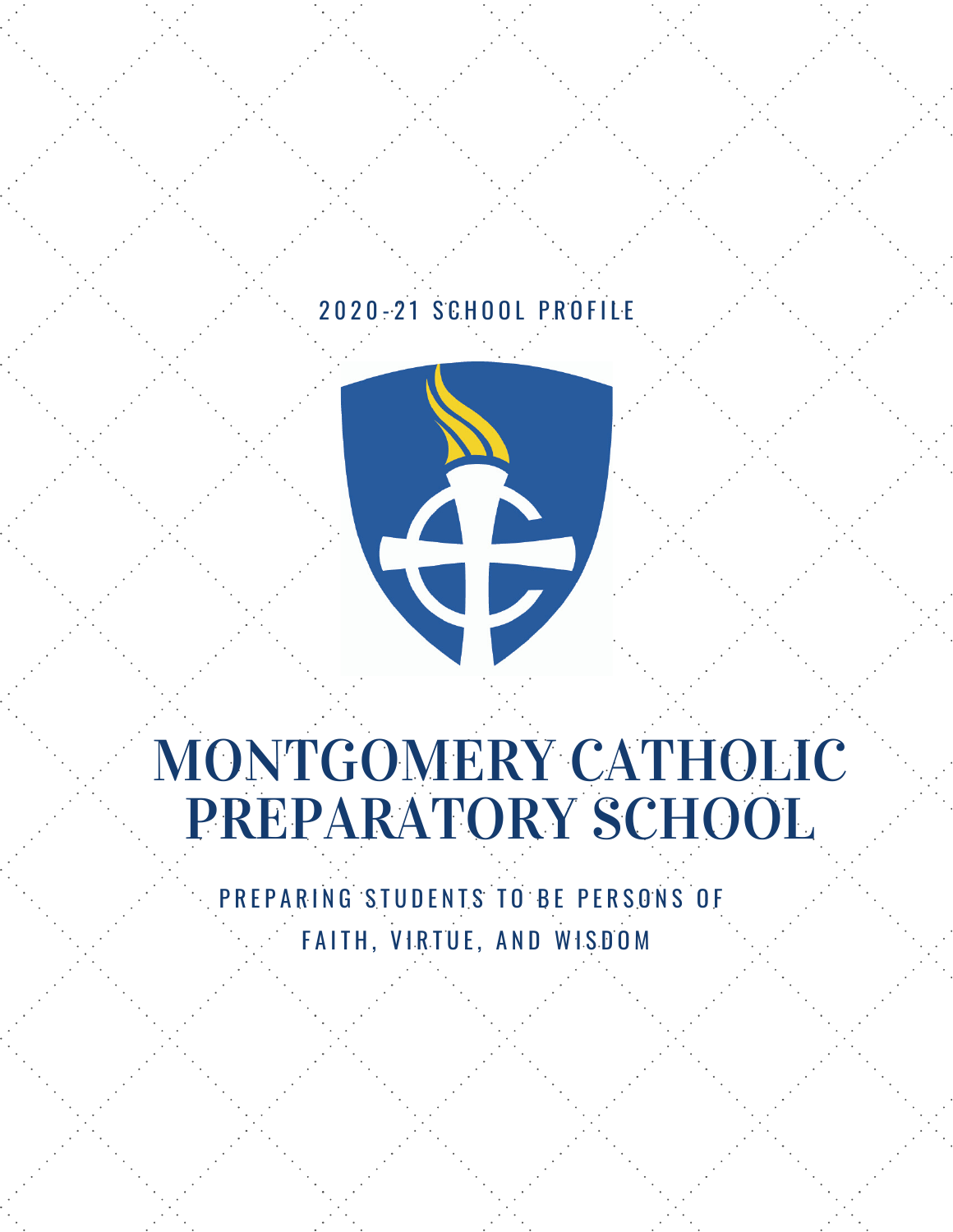# **Who We Are.**

**Montgomery Catholic Preparatory School is the oldest continuous non-public school in the state of Alabama. It was founded by the Sisters of Loretto in 1873 as St. Mary of Loretto, an all girls' school, became a co-educational school in 1929, and part of the educational system of the Archdiocese of Mobile in 1952. Montgomery Catholic is a Pre-Kindergarten through 12th grade day school. For the current year there are 780 students enrolled, which includes 360 at the High School campus.**

**Montgomery Catholic is accredited by AdvancedED through the NCA Commission on Accreditation and School Improvement, the Northwest Accreditation Commission, and the Southern Association of Colleges and Schools (SACS) on Accreditation and School Improvement. The school is also a member of National Catholic Educational Association.**







Montgomery Catholic Preparatory is an integral part of the Catholic Church's mission to proclaim the gospel of Jesus Christ. As a community of adults, we are committed to academic excellence and to helping our students become people of faith, virtue, and wisdom



5350 VAUGHN ROAD MONTGOMERY, ALABAMA 36116

www.montgomerycatholic.org 334-272-7221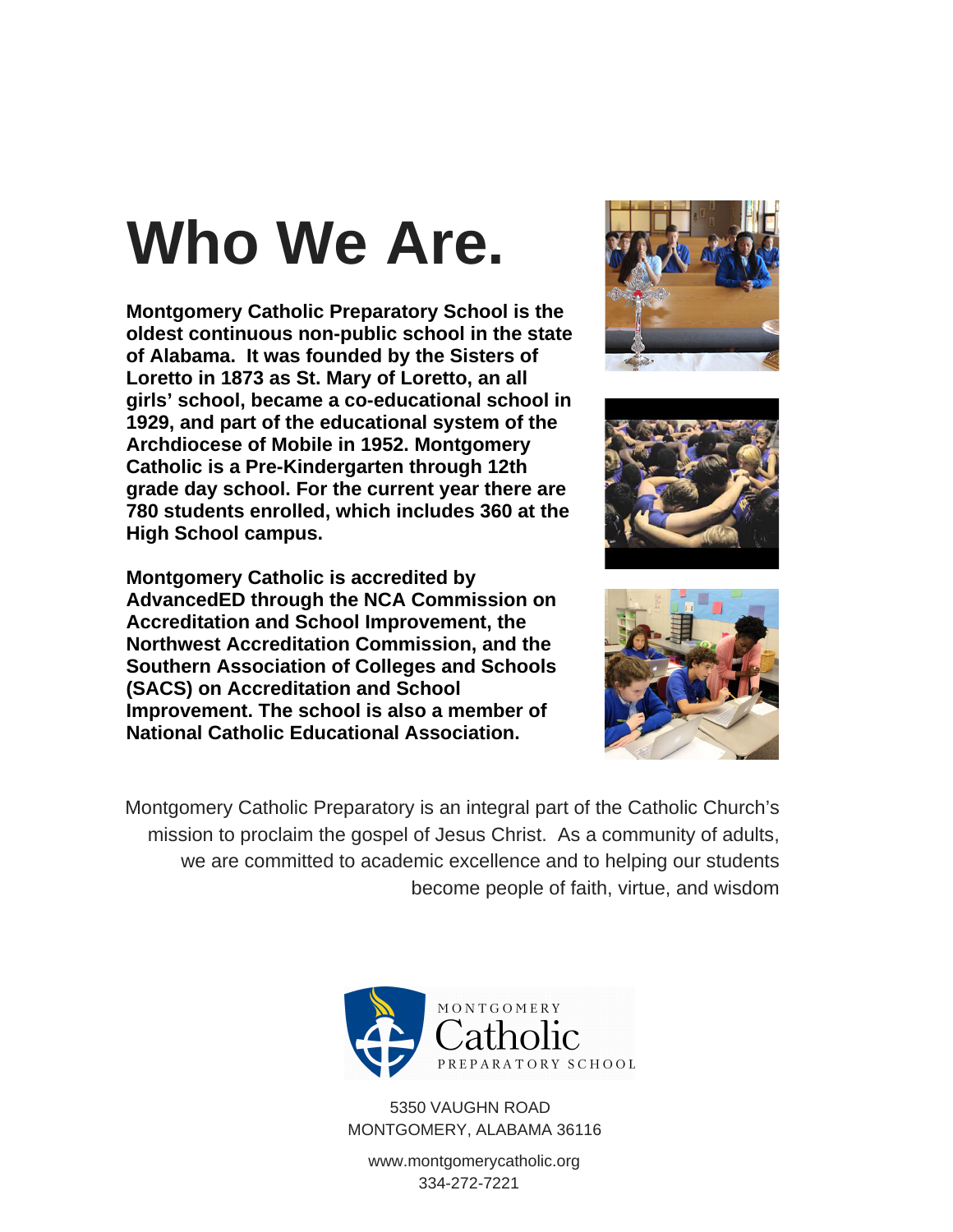#### A C A D E M I C P R O G R A M

The school year is divided into two semesters. The semester consists of two quarters, each weighing 40%, and an examination period which weighs 20%. Semester grades are calculated in December utilizing the weights listed above.

The entire curriculum is college preparatory. All students are required to be enrolled in seven courses per semester. Montgomery Catholic has five core classes: Mathematics, English, History, Science, and Theology. Advanced Placement (AP) courses are available and are enrollment driven. A student who takes an AP course is required to take the AP Exam.

The average student to teacher ratio is 20:1.

#### **C R E D I T S R E Q U I R E D F O R G R A D U A T I O N**

- English: 4 credits
- Mathematics: 4 credits
- History: 4 credits
- Science: 4 credits
- Theology: 4 credits
- World Language: 1 credit
- Physical Education: 1 credit
- Technology: 0.5 credit
- Fine Art: 1 credit
- Other Electives 4.5 credits

### G R A D U A T I O N R E Q U I R E M E N T S

Students are required to accumulate a minimum of 28 units of credit in grades 9-12 in order to graduate.

Requirements by discipline and minimum units for graduating are shown below.

Algebra and/or Geometry may be taken in grades 7 and 8, but classes do not earn high school credit. High school students must complete four years in advanced mathematics.

#### G R A D I N G S C A L E

Montgomery Catholic uses the scale listed below. All grades are used in calculating the GPA.

Grades earned prior to entry in the ninth grade are not calculated in the GPA. The GPA calculation for transfer students uses the previous school's grading scale and all classes may not be accepted.

The Montgomery Catholic grading scale appears on the transcript. The numerical grades reported are unweighted. Weights are only added to the GPA and are calculated on the transcript.

In determining the weighted GPAs, all AP courses are weighted by a 1.0 factor. All other honors courses are weighted by a 0.5 factor.

### **G R A D I N G S C A L E**

**CURRENT 2016-17 & PRIOR** 

- **A** 90-100
- **B+** 88-89
- **B** 80-87
- **C+** 78-79
- **C** 70-77
- **D** 60-69 **F** 60 or below
- **C** 72-77
	- **D**
	- **F**
		- 60 or below
- **A-**90-91 **B+** 88-89
- - **B-**82-87 **B** 80-81

**A**

- - **C+** 78-79
		- **C-**70-71
			-
			- 60-69
			-

90-100